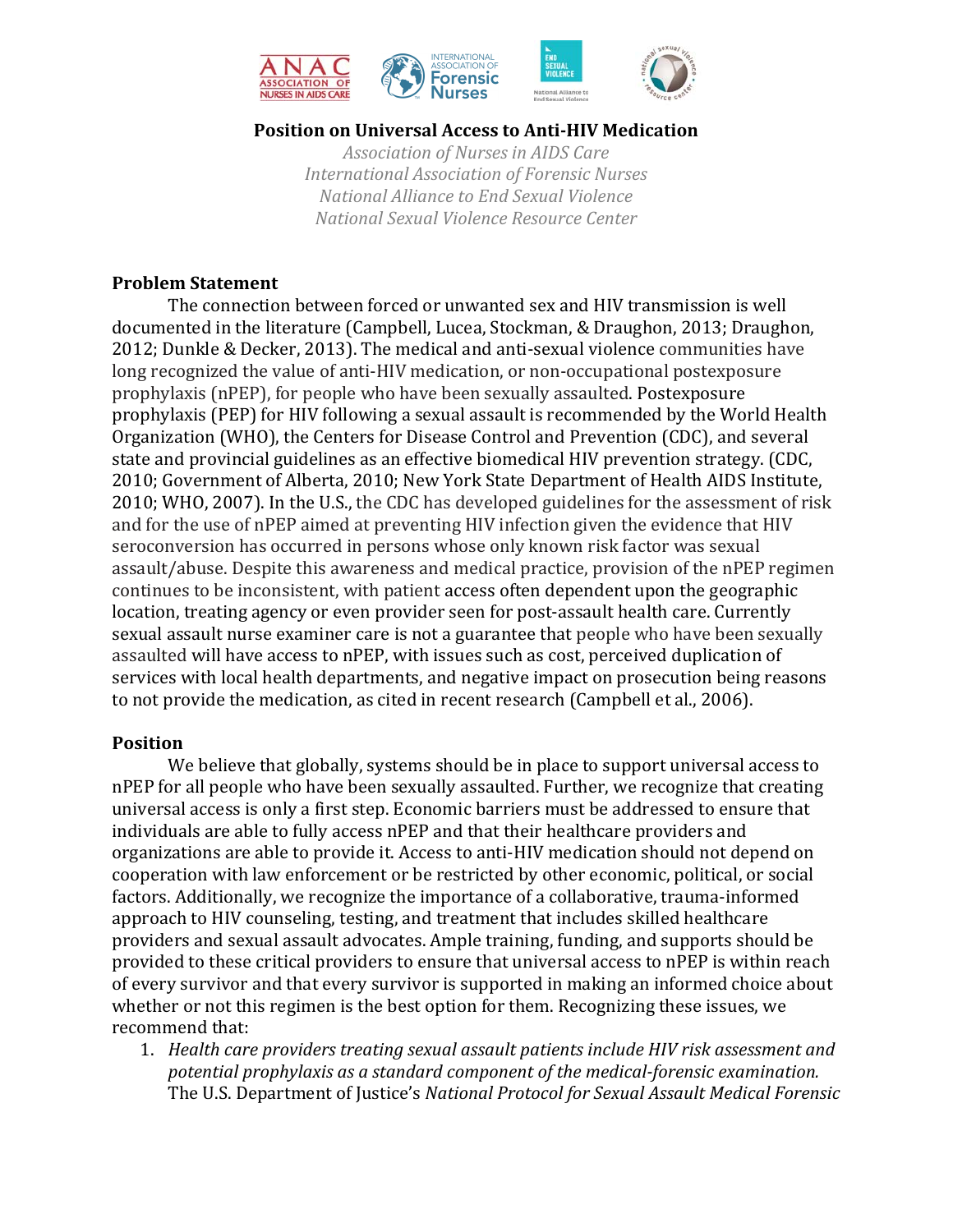*Examinations, 2<sup>nd</sup> Edition* clearly states that "...the possibility of HIV exposure from the assault should be assessed at the time of the examination. The possible benefit of PEP in preventing HIV infection should also be discussed with the patient if the details of the assault pose an elevated risk for HIV exposure. These particular factors may include: the likelihood that the assailant has HIV, the time elapsed since the event, the exposure characteristics, and local epidemiology of HIV/AIDS" (DOJ, 2013, p. 113). HIV risk assessment and nPEP should be a part of baseline sexual assault clinical education, with regular clinical updates available to ensure both competency and currency around this issue.

- 2. *Anti‐HIV medications be available where and when patients present after sexual assault*. To the extent possible<sup>1</sup>, patients who want nPEP need to be able to obtain it as a component of their sexual assault medical-forensic examination, rather than potentially have to visit additional agencies at a later time in order to initiate the medication regimen. Provision of nPEP should be supported by institutional policies that are current and well understood by staff in order to facilitate the process and ensure consistent access within the agency. Appropriate counseling regarding follow-up testing and medication side-effects are needed at the time of provision so that patients are able to make fully-informed decisions about choosing nPEP.
- 3. *People who have been sexually assaulted not be expected to carry the financial burden for HIV nPEP.* Communities should have a streamlined and accessible process for nPEP payment so that medication costs are not a barrier. Payment for anti-HIV medications is a complex issue. Some communities have a simple process for paying for nPEP so that individuals are not burdened with the cost. Other locations may require healthcare providers, patients, and advocates to navigate a complex web of rules and procedures in attempting to obtain medications. Removing the payment barrier would ensure access to nPEP regardless of where a person who has been sexually assaulted presents for services and the extent of their economic resources to pay for such medication.
- 4. *People who have been sexually assaulted have access to advocacy and supportive services before, during and after HIV testing and nPEP provision*. Advocacy and support services are a critical component of the sexual assault response (International Association of Forensic Nurses, 2008). Individuals who are wellsupported appear to be more likely to complete the nPEP regimen (Du Mont et al., 2008); victim advocacy and other support services should be offered regardless of whether the person chooses to have the sexual assault evidence collection kit completed. The additional challenge of the potential exposure to HIV in conjunction with surviving a sexual assault underscore the importance of timely access to victim advocacy and support services regardless of criminal justice involvement. (National Sexual Violence Resource Center, 2008).

 

 $1$  We understand that because some sexual assault healthcare programs are located within community-based agencies and not hospitals, onsite provision of nPEP might be impossible. In these cases it is critical that formal relationships are created with a local emergency department to collaborate on the care of patients who wish to receive anti‐HIV medications.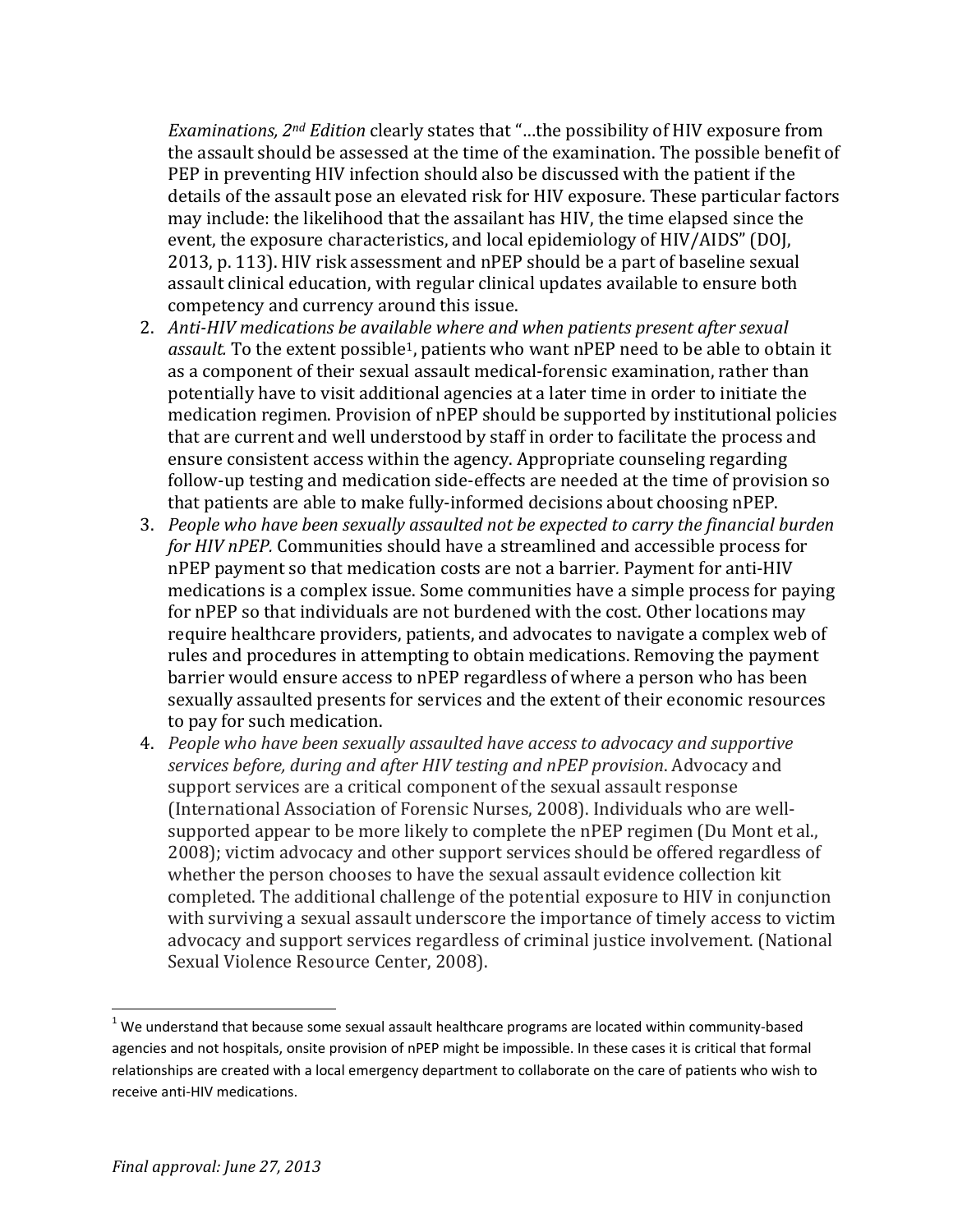### **Rationale**

There is well-documented evidence highlighting the interrelationship between sexual violence and HIV (Campbell et al., 2013; Draughon, 2012). The risk of HIV transmission may significantly increase due to the types of oral, anal and genital trauma seen in sexual assaults. The patient's exposure to bodily fluids and the presence of sexually transmitted infections (STIs) or genital lesions in the assailant or patient may also potentially increase the risk of HIV transmission (CDC, 2010).

Not every sexual assault patient will want HIV nPEP, but for those that do, it should be universally accessible. Communities have a vested interest in ensuring access to HIV nPEP. Anti-HIV medication as an intermediary factor to reduce the link between sexual violence and HIV transmission seems to be a socially and economically cost-effective prevention remedy. One recent study found that the cost of nPEP for 151 high-risk sexual assault patients was less than half of the direct lifetime cost of care for a *single* HIV seroconversion (Griffith, Ackerman, Zoellner, & Sheffield, 2010). Anti-HIV medications would serve to reduce an individual's vulnerability as well as increase a community's ability to avoid infection.

### **References**

Campbell, J. C., Lucea, M. B., Stockman, J. K., & Draughon, J. E., (2013). Forced sex and HIV risk in violent relationships. *American Journal of Reproductive Immunology, 69*(Suppl. 1), 41-44. doi: 10.1111/aji.12026

Campbell, R., Townsend, S. M., Long, S. M., Kinnison, K. E., Pulley, E. M., Adames, S. B., & Wasco, S. M. (2006). Responding to sexual assault victims' medical and emotional needs: A national study of the services provided by SANE programs. Research in Nursing & Health, 29, 384-398. doi: 10.1002/nur.20137

Centers for Disease Control and Prevention. (2010). Sexually transmitted diseases treatment guidelines, 2010. *MMWR*, 59(RR-12). Retrieved from http://www.cdc.gov/std/treatment/2010/STD‐Treatment‐2010‐RR5912.pdf 

Draughon, J. E. (2012). Sexual assault injuries and increased risk of HIV transmission. *Advanced Emergency Nursing Journal, 34*, 82‐87. doi:10.1097/TME.0b013e3182439e1a

Du Mont, J., Myhr, T. L., Husson, H., MacDonald, S., Rachlis, A., & Loutfy, M. R. (2008). HIV postexposure prophylaxis use among Ontario female adolescent sexual assault victims: A prospective analysis. *Sexually Transmitted Diseases, 35*, 973‐978. doi:10.1097/OLQ.0b013e3181824f3c

Dunkle, K. L., & Decker, M. R. (2013). Gender-based violence and HIV: Reviewing the evidence for links and causal pathways in the general population and high-risk groups. *American Journal of Reproductive Immunology, 69*(Suppl. 1), 20‐26. doi:10.1111/aji.12039

Government of Alberta. (2010). *Alberta guidelines for post‐exposure prophylaxis in non‐occupational settings: HIV, Hepatitis B, Hepatitis C and sexually transmitted infections.* Retrieved from http://www.health.alberta.ca/documents/PEP-Guidelines-2013.pdf

Griffith, W. F., Ackerman, G. E., Zoellner, C. L., & Sheffield, J. S. (2010). Sexual assault: A report on human immunodifficiency virus postexposure prophylaxis. Obstetrics & *Gynecology International*, Article ID 196963. doi:10.1155/2010/196963